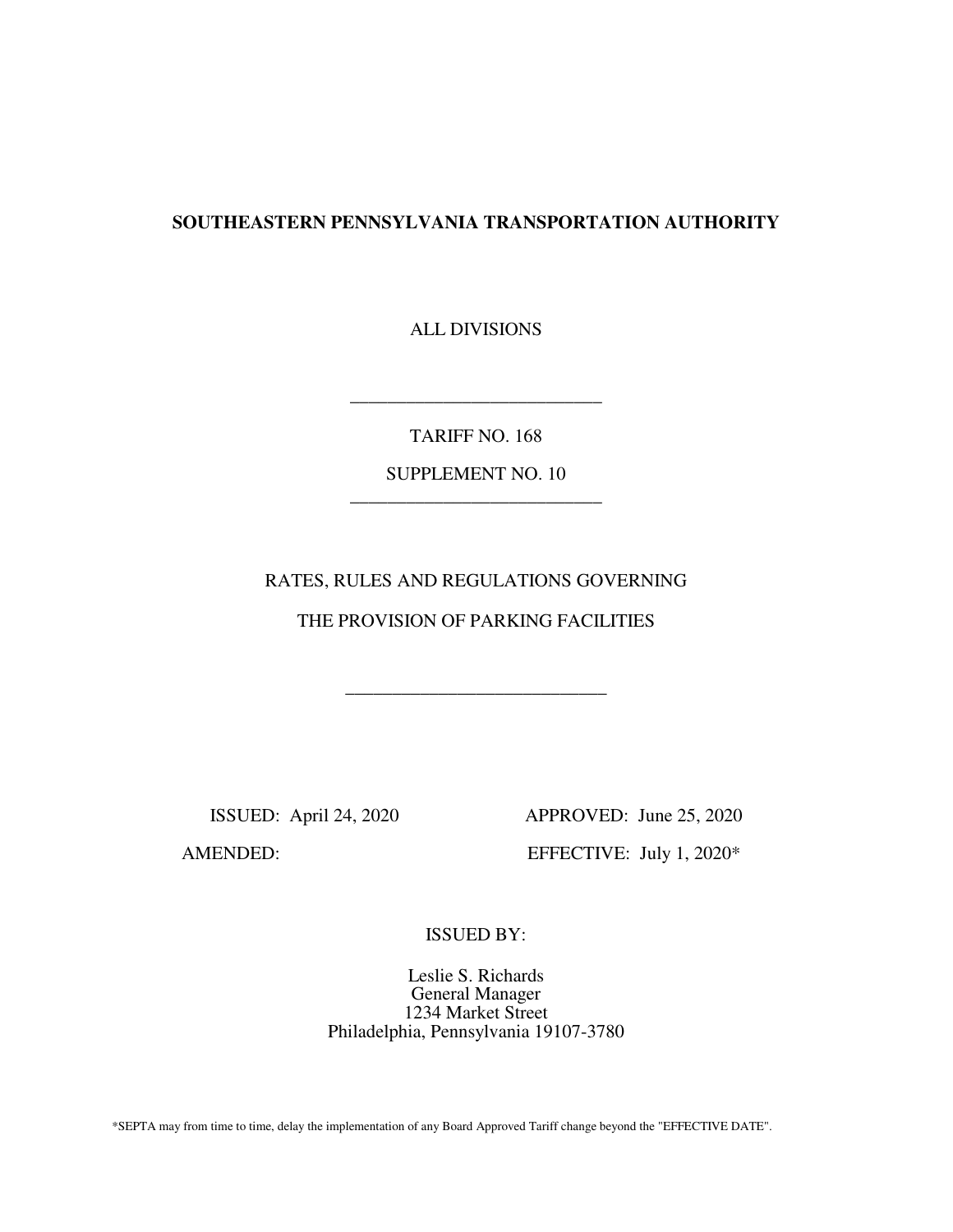# **CHANGES MADE BY THIS TARIFF**

- 1) Once SEPTA Key is fully operational the following changes will be implemented:
	- o Ability to use SEPTA adult tokens for partial payment is eliminated once new equipment is installed and operational.
	- o Long term parking rates are established where overnight parking is permitted.
	- o Surface lot daily parking fee increases from \$1.00 to \$1.25.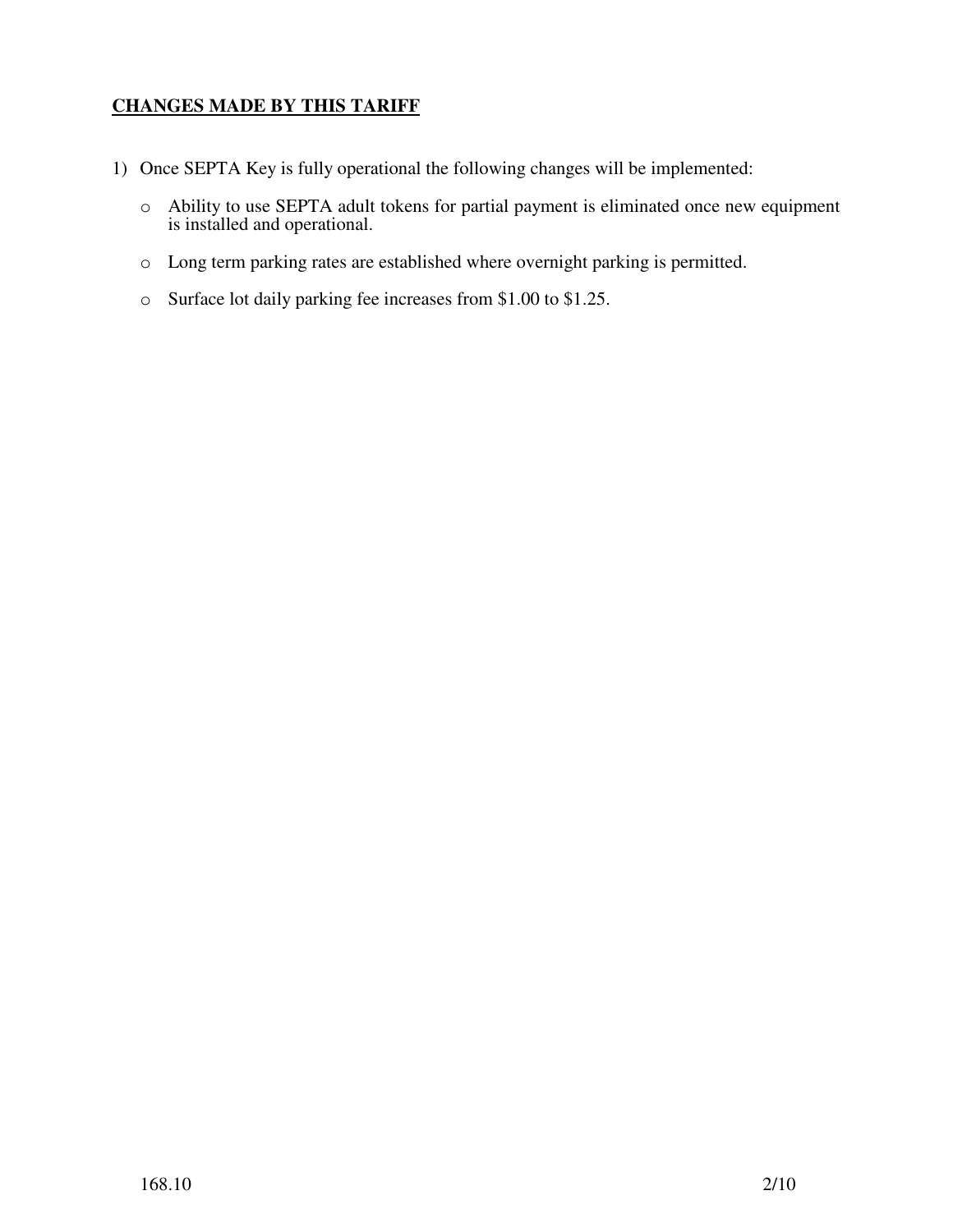## **Section A Table 1**

## **RAILROAD DIVISION LOCATIONS**

#### WEST TRENTON BRANCH

Yardley Woodbourne Langhorne Neshaminy Falls Trevose Somerton Forest Hills Philmont

Bethayres Meadowbrook Rydal Noble

## FOX CHASE BRANCH

Olney Cheltenham Ryers

#### WARMINSTER/HATBORO BRANCH

Warminster Hatboro

Willow Grove Crestmont

Roslyn Ardsley

#### LANSDALE/DOYLESTOWN BRANCH

Doylestown New Britain Chalfont Colmar Fortuna 9<sup>th</sup> Street

Lansdale Pennbrook North Wales Gwynedd Valley Penllyn Ambler

Fort Washington Oreland North Hills Glenside

#### JENKINTOWN BRANCH

Jenkintown Elkins Park Melrose Park Fern Rock T.C.

#### CHESTNUT HILL EAST BRANCH

Chestnut Hill East Gravers Wyndmoor

Mount Airy Sedgwick Stenton

Washington Lane Germantown Wister

#### NORRISTOWN BRANCH

Elm Street Main Street Norristown Trans Ctr Conshohocken Spring Mill Miquon

Ivy Ridge Wissahickon East Falls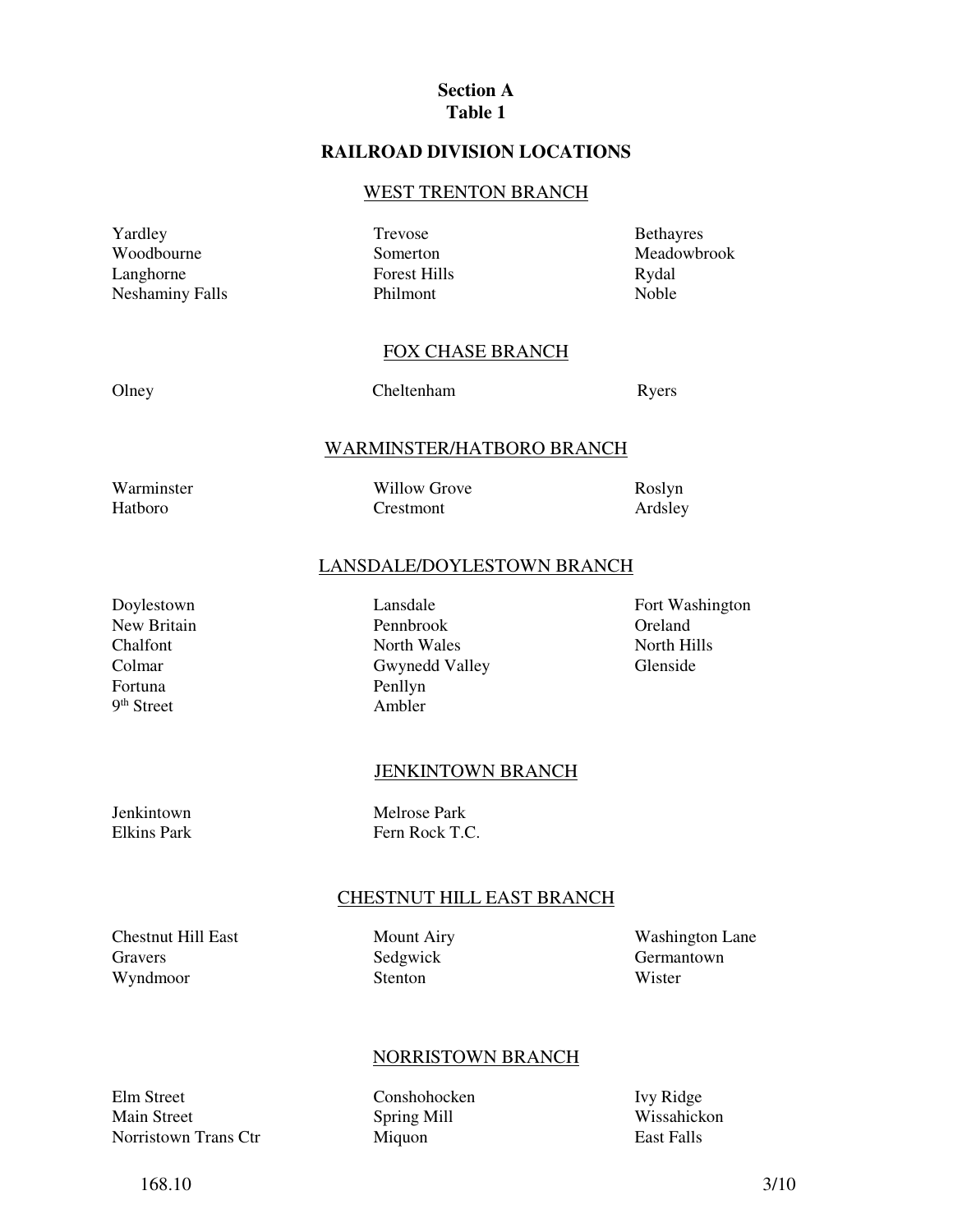## **Section A Table 1 (Continued)**

### **RAILROAD DIVISION LOCATIONS**

#### TRENTON BRANCH

Levittown Bristol

Croydon Eddington Cornwells Heights Holmesburg Junction

#### MARCUS HOOK BRANCH

Marcus Hook Highland Avenue Eddystone Crum Lynne

Prospect Park Norwood Glenolden Folcroft

Sharon Hill Curtis Park Darby

#### CHESTNUT HILL WEST BRANCH

Chestnut Hill West Saint Martins Allen Lane

Carpenter Upsal Tulpehocken Chelten Avenue Queen Lane

#### PAOLI/THORNDALE BRANCH

Thorndale Downingtown Whitford Exton Malvern Paoli Daylesford Berwyn

Devon Strafford Wayne Saint Davids Radnor Villanova Rosemont Bryn Mawr

Haverford Ardmore Wynnewood Narberth Merion Overbrook

#### ELWYN/MEDIA BRANCH

Middletown Lenni Glen Riddle Williamson School Elwyn

Media Moylan-Rose Valley Wallingford Swarthmore Morton

Secane Primos Clifton/Aldan Gladstone Lansdowne

#### CYNWYD BRANCH

Cynwyd Bala Wynnefield Avenue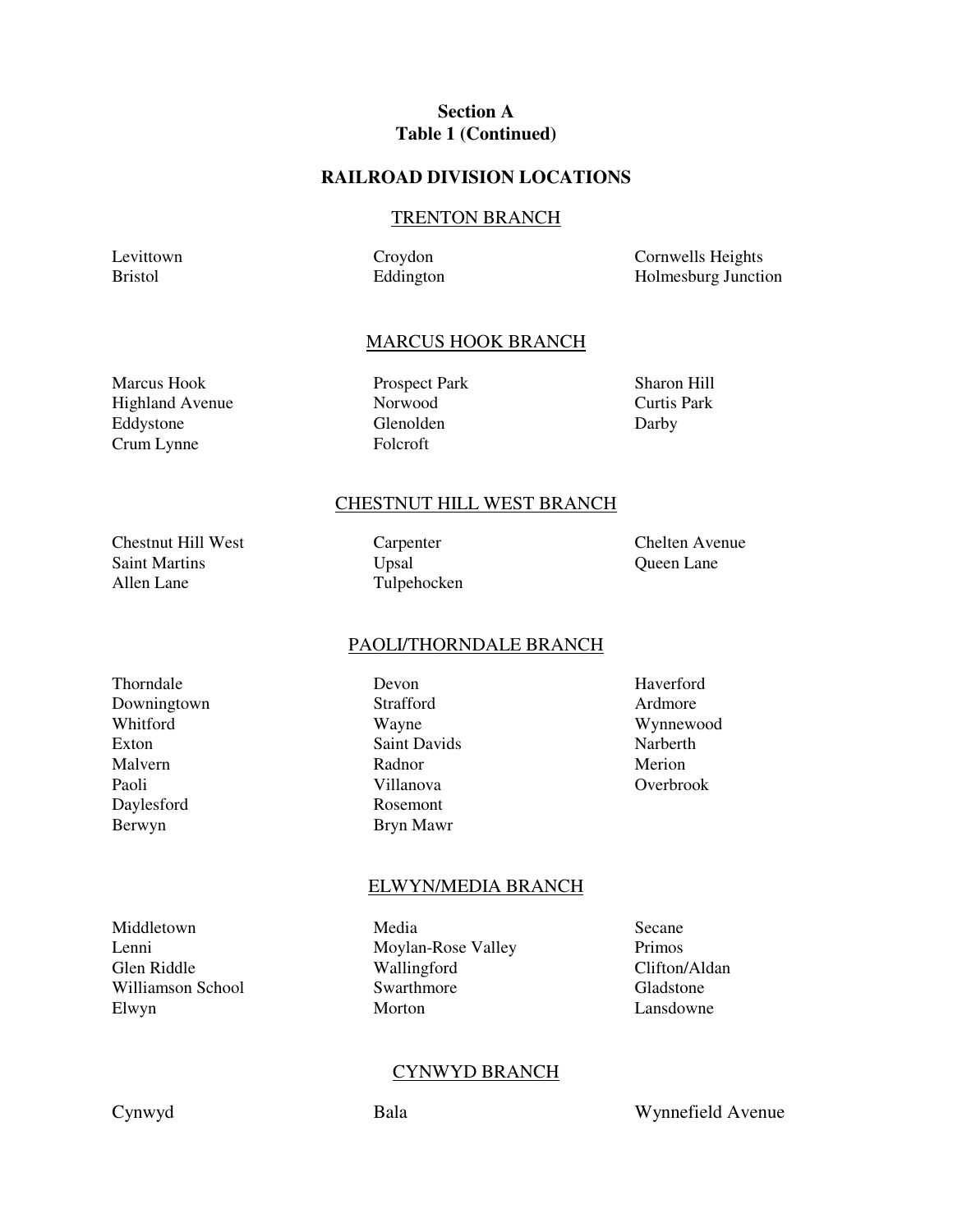#### **Section A Table 2**

## **SUBURBAN TRANSIT DIVISION LOCATIONS**

## ROUTE 100

Ardmore Junction Bryn Mawr Gulph Mills King Manor

Wynnewood Road Haverford Penfield Villanova

Radnor Ardmore Avenue Matsonford

## ROUTE 101

Bowling Green Pine Ridge

Woodland Ave. Springfield Rd.

Scenic Rd. Drexeline

**Section A Table 3**

# **CITY TRANSIT DIVISION LOCATIONS**

# MARKET-FRANKFORD LINE

69th Street Terminal Frankford Transportation Center

## BROAD STREET LINE

Fern Rock Terminal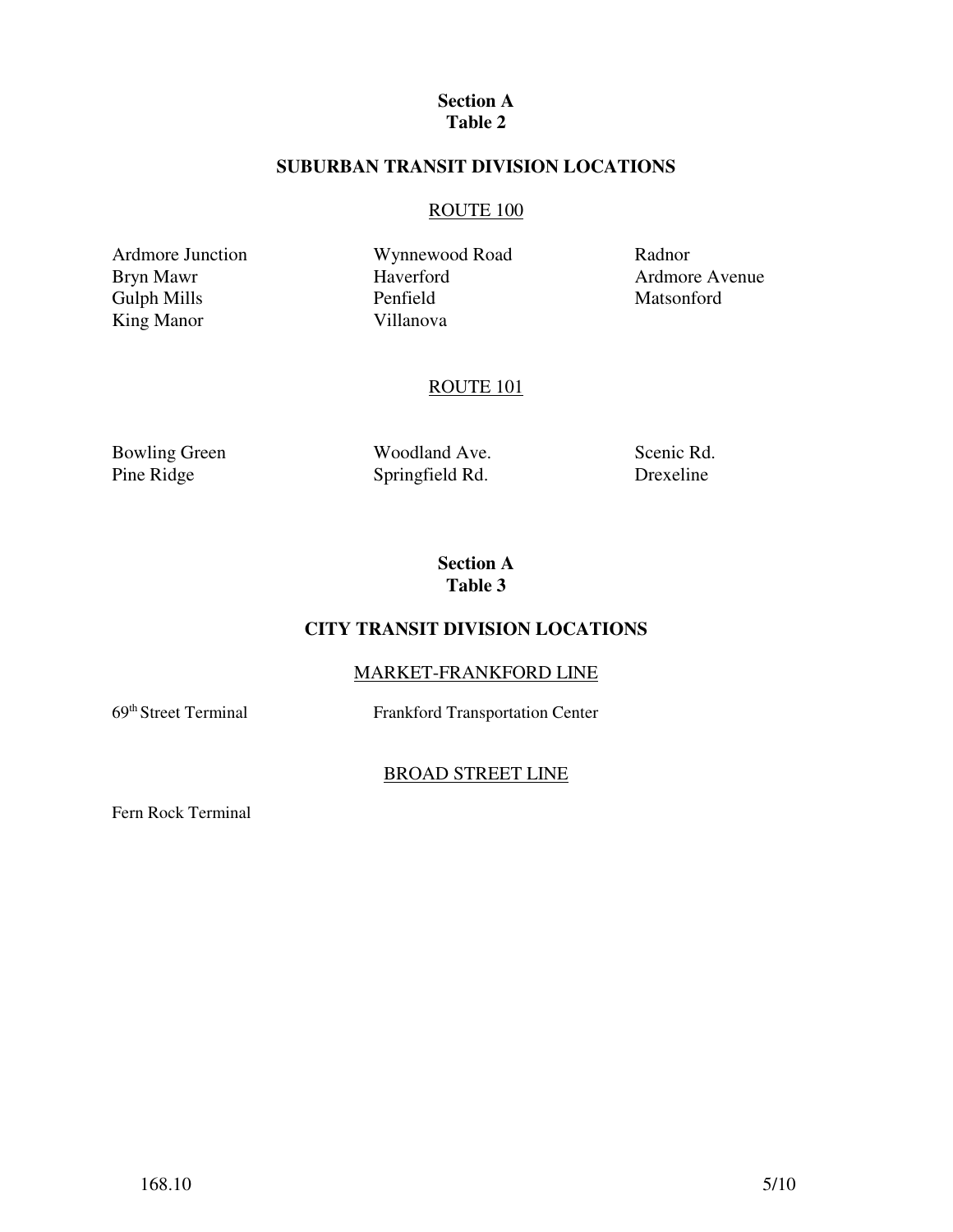## **Section B**

## **PARKING FEES**

- 1) A parking facility is defined as any surface lot, structured multi-tier parking lot or multilevel parking garage.
- 2) **Daily Rate:** During the effective period of this tariff, it is necessary to establish two sets of rules to accommodate legacy fare products and SEPTA Key. At the discretion of the General Manager a premium or discount of up to ONE HUNDRED PERCENT (100%) may be applied to the benchmark daily rate at individual parking facilities.
	- a. **Legacy Products Daily Rate:** This Tariff establishes a benchmark daily rate of ONE DOLLAR (\$1.00) for all Railroad Division and Suburban Transit Division surface lot and structured multi-tier parking facilities (Section A, Tables 1 and 2), a benchmark daily rate of TWO DOLLARS (\$2.00) for all City Transit Division surface lot and structured multi-tier parking facilities (Section A, Table 3), a benchmark daily rate of FOUR DOLLARS (\$4.00) for all Railroad Division garage parking facilities (Section A, Table 1) and a benchmark daily rate of THREE DOLLARS (\$3.00) for all City Transit Division garage parking facilities (Section A, Table 3), all subject to Section I of this tariff.
	- b. **SEPTA Key Daily Rate:** This Tariff establishes a benchmark daily rate of ONE DOLLAR AND TWENTY-FIVE CENTS (\$1.25) for all Railroad Division and Suburban Transit Division surface lot and structured multi-tier parking facilities (Section A, Tables 1 and 2), a benchmark daily rate of TWO DOLLARS (\$2.00) for all City Transit Division surface lot and structured multi-tier parking facilities (Section A, Table 3), a benchmark daily rate of FOUR DOLLARS (\$4.00) for all Railroad Division garage parking facilities (Section A, Table 1) and a benchmark daily rate of THREE DOLLARS (\$3.00) for all City Transit Division garage parking facilities (Section A, Table 3), all subject to Section I of this tariff.
- 3) **Monthly Unlimited Use Lease:** The fee for Monthly Unlimited Use Leases is ONE HUNDRED TWENTY-FIVE DOLLARS (\$125.00) for all parking facilities.
- 4) **Monthly Parking Permit:** During the effective period of this tariff, it is necessary to establish two sets of rules to accommodate legacy fare products and SEPTA Key. At the discretion of the General Manager, the monthly rate can be increased up to five (5) times the benchmark rate or discounted up to fifty percent (50%). All monthly parking is by special arrangement. This privilege is granted at sole discretion of SEPTA.
	- a. **Legacy Monthly Parking Permit:** A benchmark fee for a Monthly Parking Permit is established at twenty (25) times the daily rate in effect at the particular parking facility.
	- b. **SEPTA Key Monthly Parking Permit:** A benchmark fee for a Monthly Parking Permit is established at twenty (20) times the daily rate in effect at the particular parking facility.

## **Section C Application of Fees**

- 1) **Daily Rate:** During the effective period of this tariff, it is necessary to establish two sets of rules to accommodate legacy fare products and SEPTA Key.
	- a. **Legacy Daily Rate:** Payment of daily parking fee (as established in Section B) entitles patron to a single use of one (1) parking space on the day for which paid.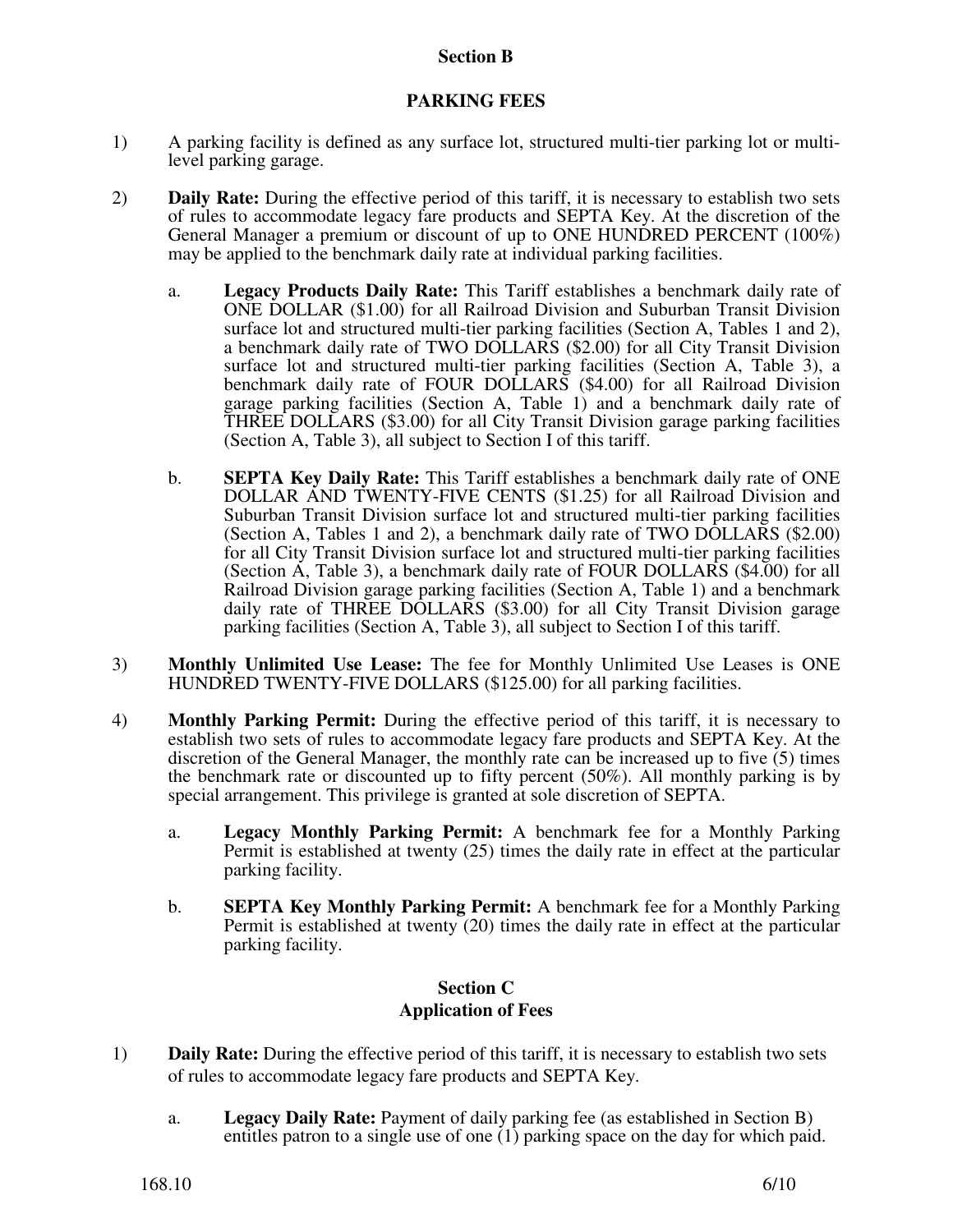Permit for use of space expires at 1:00 A.M. the following day. Daily fees at nongarage parking facilities shall be in effect on all weekdays, except between the hours of 1:00 A.M. and 5:00 A.M.

- b. **SEPTA Key Daily Rate:** Payment of daily parking fee (as established in Section B) entitles patron to a single use of one (1) parking space for twenty-four (24) hours from the time of payment. Daily fees at non-garage parking facilities shall be in effect on all weekdays, except as noted in Section D, Part 2 - Overnight parking.
- c. Daily fees apply to Legacy and SEPTA Key and are in effect as follows:
	- 1. Parking Garage Daily fees shall be in effect at all times.
- 2) **Payment of Parking Fees**: Legacy payment of parking fees in non-garage parking facilities can be made with cash and token. SEPTA Key payment of parking fees in nongarage parking facilities can be made with cash, SEPTA Key Cards and Registered Contactless Card with a Travel Wallet, Unregistered Contactless Card (see Tariff No. 1 for descriptions) or non-Chip Enabled debit and credit cards. Payments made with Unregistered Contactless Card or non-Chip Enabled debit and credit cards will be subject to a minimum charge of \$2.00 for Railroad and Suburban Transit Locations and \$3.00 for City Transit Locations.
- 3) **Monthly Unlimited Use Lease:** Arrangements for monthly reserved or unreserved parking may be requested through SEPTA's Parking Department, and are made at the sole discretion of SEPTA. Fees for unlimited monthly use are found in Section B-3. As part of the agreement, the party contracting for space must agree to indemnify SEPTA for all losses or damages, which the party may incur while on SEPTA property.
- 4) **Monthly Parking Permit:** During the effective period of this tariff, it is necessary to establish two sets of rules to accommodate legacy fare products and SEPTA Key.
	- a. **Legacy Monthly Parking Permit**: Monthly parking permits are valid for daily use of designated spaces at certain parking facilities. Monthly permits are sold on a priority basis to SEPTA patrons purchasing Monthly TransPass/TrailPass/Cross County Pass. Permits are available for sale only at the station ticket office or by mail and must be purchased at the time of the Monthly Pass purchase. Monthly Parking Permits are subject to special conditions printed on the permit. Fees for monthly parking permits are found in Section B-4.
	- b. **SEPTA Key Monthly Parking Permit**: Monthly parking permits will guarantee a parking space each day up until a time designated by SEPTA. See the Parking Permit conditions which can be found on the SEPTA Website for details. Parking Permits are valid for daily use of designated spaces at certain parking facilities. Monthly permits are sold on a priority basis to SEPTA patrons purchasing a Monthly TransPass/TrailPass/Cross County Pass attached to a SEPTA Key Card or Registered Contactless Card. The Permit will be electronically attached to the SEPTA Key Card or Registered Contactless Card (see Tariff No. 1 for descriptions). Monthly Parking Permits are subject to the Parking Permit Conditions found on the SEPTA Website. Fees for monthly parking permits are found in Section B-4.
- 5) Daily and Monthly Parking Rates apply only to private automobiles, motorcycles, and non-commercial, two (2) axle vehicles less than three (3) tons.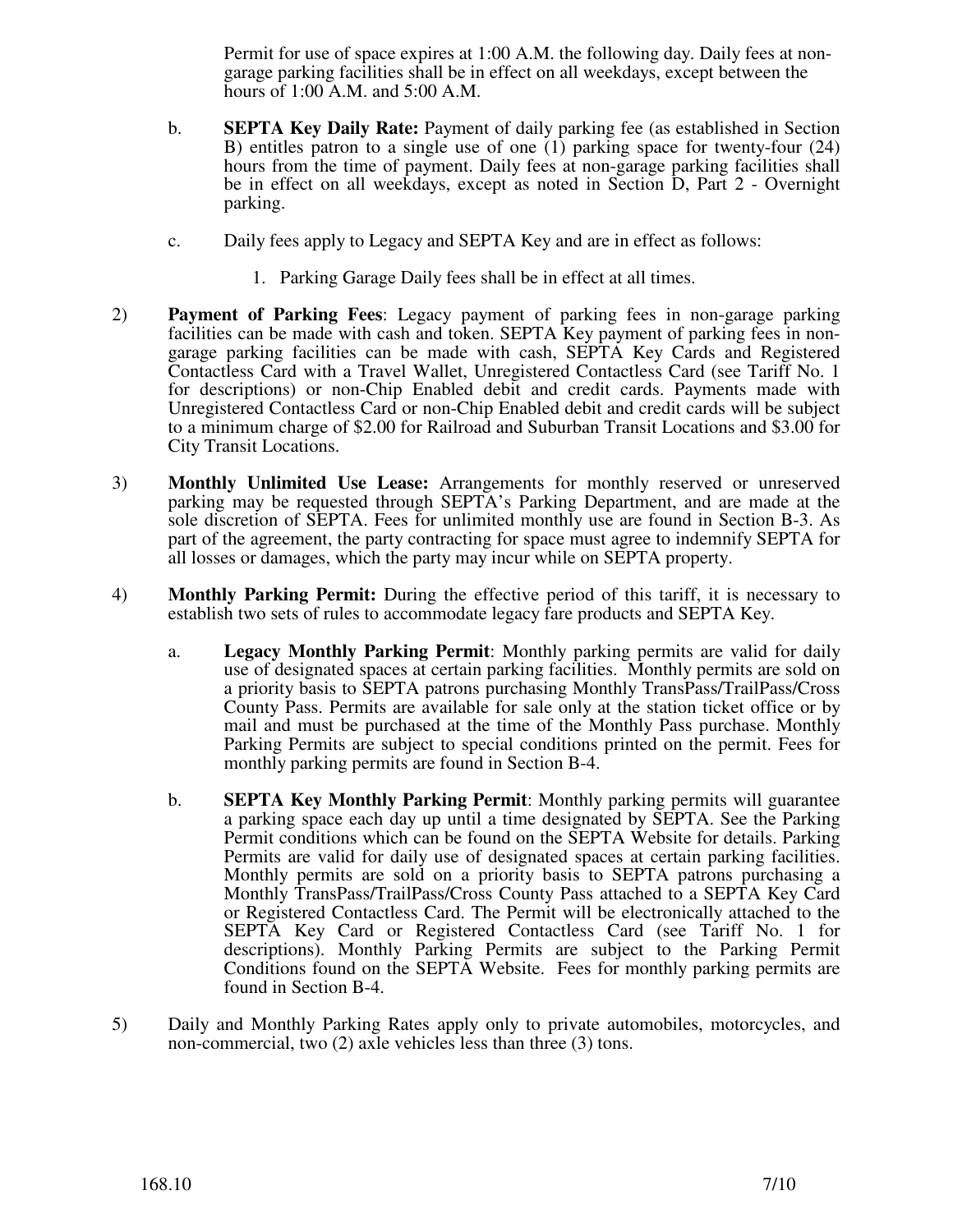## **Section D Rules and Regulations**

The following rules and regulations govern parking at all SEPTA parking facilities, whether or not a fee is applied. Parking facilities are intended for the exclusive use of SEPTA patrons.

1) **Use By Other Than SEPTA Patrons:** The purpose of SEPTA parking facilities is to provide SEPTA patrons with a location to park their private vehicles when using SEPTA transportation services. Vehicles parked for non-SEPTA transportation services are subject to ticketing, towing or immobilization at the owner's expense.

Persons using SEPTA passenger transportation vehicles for travel to and/or from the parking facility at any time during a given day are considered to be SEPTA patrons. Persons with agreements for lease of parking spaces are also considered SEPTA patrons.

- 2) **Overnight Parking:** During the effective period of this tariff, it is necessary to establish two sets of rules to accommodate legacy fare products and SEPTA Key.
	- a. **Legacy Overnight Parking:** Overnight parking for up to two weekdays (e.g. Monday through Tuesday) shall be charged at the daily rate in effect at the specific non-garage parking facility. Overnight parking at non-garage parking facilities in excess of two weekdays, but not greater than ten weekdays may be charged a premium. Overnight parking shall be limited to ten weekdays unless specific arrangements are made in advance through SEPTA Parking Operations. The fee for overnight parking in excess of ten weekdays and up to 20 weekdays shall be equal to the fee for Monthly Unlimited Use Leases, as defined in section B-3, for each 20 weekday period, or portion thereof. Arrangements are made at the sole discretion of SEPTA. All fees and restrictions are defined in the Overnight Parking Procedures posted on the SEPTA Website.
	- b. **SEPTA Key Overnight Parking at Non-Garage Parking Facilities:** Overnight parking is permitted at some non-garage parking facilities. See signage at individual stations or the overnight parking section of the SEPTA Website for details. When parking overnight at non-garage parking facilities, Saturdays, Sundays and major holidays are not free. Overnight parking for up to two days (e.g. Monday through Tuesday) shall be charged at the daily rate in effect at the specific non-garage parking facility. Overnight parking at non-garage parking facilities in excess of two days shall be charged a rate of up to five (5) times the daily rate per day, including Saturdays, Sundays and major holidays (e.g. assuming a daily rate of \$1.00, a person parking from Saturday to Wednesday will be charged for five days at \$5.00 per day for a total of \$25.00). All fees and restrictions are defined in the Overnight Parking Procedures posted on the SEPTA Website. At the discretion of the General Manager, the rate factor for overnight parking for over two days can be increased up to ten (10) times the daily rate. Parking in excess of 14 days is not permitted
- 3) **Illegally Parked Vehicles:** Vehicles will be considered to be parked illegally if:
	- a. Vehicle is blocking traffic lanes.
	- b. Fee for parking vehicle is unpaid.
	- c. Vehicle is abandoned (defined as non-payment of fee for more than 48 consecutive hours).
	- d. Operator of vehicle is not a SEPTA patron, and/or has not made proper arrangements and payment for use of the SEPTA parking facility.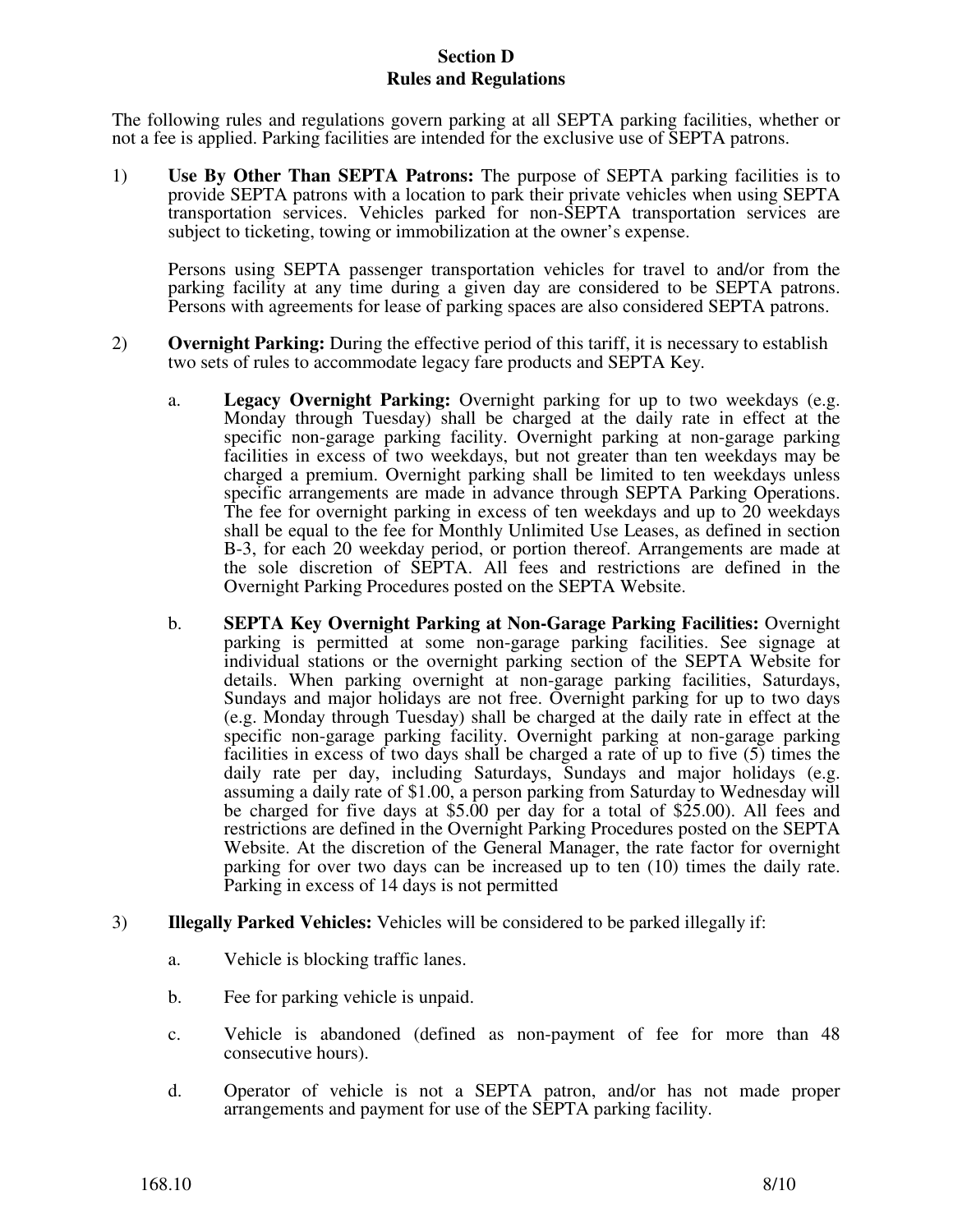- e. Vehicle is parked in a permit lot without a valid monthly permit.
- f. Vehicle is displaying a counterfeit or altered parking permit.
- g. Vehicle is displaying a permit from a different station parking lot.
- h. Vehicle is parked within designated Disabled spaces without proper Disabled vehicle designation license or placard.
- i. Vehicle is parked in a location that has not been designated as a parking space.
- J. Vehicle is occupying more than one designated parking space.
- k. Vehicle is in excess of 3 tons (6,000 lbs.).
- 4) **Car/Van Pools:** Vehicles being used to pick-up and/or drop-off passengers other than SEPTA patrons are expressly prohibited from operating on SEPTA property except when special arrangements have been made through SEPTA's Parking Department.
- 5) **Taxi Operations:** Operation of taxi service from SEPTA facilities is limited to companies with current written agreements with SEPTA.
- 6) **Dumping:** Dumping of materials or liquids of any kind is prohibited on SEPTA property. Violators will be responsible for cost of removal of material, cleanup of site and all other costs, plus an initial charge of THREE HUNDRED DOLLARS (\$300.00).

# **Section E Violations**

1) Charges will be imposed for violation of the rules and regulations as follows:

| Vehicle is blocking traffic lanes:                                 | $$25.00*$    |
|--------------------------------------------------------------------|--------------|
| Fee for parking is unpaid:                                         | \$10.00      |
| Vehicle is abandoned:                                              | \$100.00     |
| Operator of the vehicle is not a SEPTA patron:                     | $$25.00**$   |
| Vehicle is parked in a permit lot without a valid permit:          | \$10.00      |
| Vehicle is displaying a counterfeit or altered permit:             | $$100.00***$ |
| Vehicle is displaying a permit from a different station:           | \$10.00      |
| Vehicle is parked in a Disabled space without plate/placard:       | $$50.00***$  |
| Vehicle is parked in a location not designated as a parking space: | \$10.00      |
| Vehicle is occupying more than one designated parking space:       | \$25.00      |
| Vehicle is in excess of three tons $(6,000 \text{ lbs.})$ :        | \$50.00      |

2) Illegally parked vehicles and vehicles accumulating three (3) or more unpaid parking violations are subject to immobilization (including booting), or towing and impoundment at the owners expense.

\*Vehicles blocking traffic lanes, \*\*Vehicles whose operator is not a SEPTA patron, \*\*\* Vehicles displaying a counterfeit parking permit and \*\*\*\* Vehicles parked in a designated Disabled space without a Disabled placard or license plate will be subject to immediate immobilization (including booting), or towing and impoundment at the owners expense.

Impounded or immobilized vehicles will not be released until all parking violations, SEPTA costs, expenses and charges (including towing and daily impoundment fees) are paid in full (cash only).